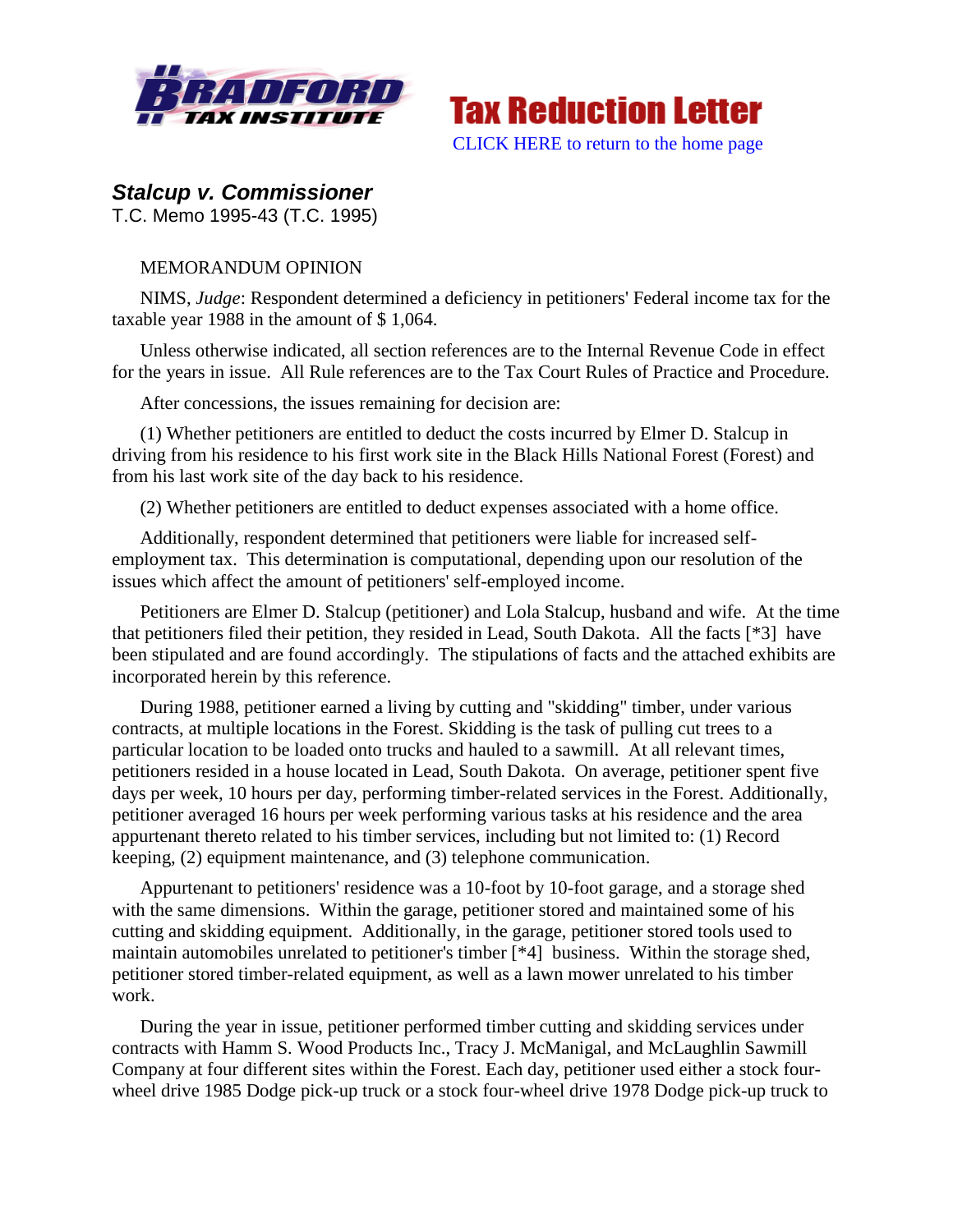travel and transport his equipment: (1) From his residence to the first cutting site, (2) between cutting sites, and (3) from the last cutting site back to his residence.

For 1988, petitioner deducted, on a Schedule C, \$ 7,139, the entire cost of using the trucks to travel and transport equipment both from and to his residence and between the various work sites. Respondent allowed \$ 3,998, the cost of using the truck between various work sites during the day, but disallowed \$ 3,141, the costs associated with traveling from and to petitioner's house at the beginning and end of each day. Respondent has since conceded \$ 635 of the disallowed driving expenses because this amount represents [\*5] the additional cost incurred by petitioner in having to haul his cutting and skidding equipment to the Forest and to plow snow when it was required.

Additionally, on a Schedule C, petitioners claimed \$ 656 for expenses associated with maintaining a home office. Respondent disallowed the full amount of these claimed expenses on the basis that they did not meet the requirements of *section 280A*. Alternatively, respondent disallowed petitioners' telephone expense on the grounds that it was not properly substantiated.

Regarding petitioner's expense of driving from his residence to the first cutting site of the day and from the last cutting site to his residence, we decided this issue in favor of the taxpayers, on almost identical facts, in *Walker v. Commissioner, 101 T.C. 537 (1993)*. We treated the position of the Commissioner, as stated in *Rev. Rul. 90-23, 1990-1 C.B. 28*, to be a concession that the taxpayers in that case were entitled to deduct the full amount of similar truck expenses since the taxpayers established that they met the factual requirements of the ruling. *Walker v. Commissioner, supra at 550*. [\*6] The same situation prevails here.

Since *Walker* was decided, respondent, in a number of factually indistinguishable cases, has launched an assault on the soundness of our decision in *Walker*. In all of these cases we resisted respondent's challenge. See *Burleson v. Commissioner, T.C. Memo. 1994-130*; *Nikkila v. Commissioner, T.C. Memo. 1993-628*; *Boice v. Commissioner, T.C. Memo. 1993-627*; *Callison v. Commissioner, T.C. Memo. 1993-626*; *Burleson v. Commissioner, T.C. Memo. 1993-625*.

Once again, respondent's attempt to persuade us to recant our holding in *Walker* must fail, for the reasons stated in *Walker*. We note that on June 30, 1994, respondent, in *Rev. Rul. 94-47, 1994-29 I.R.B. 6* (July 18, 1994), abandoned the position taken in *Rev. Rul. 90-23*, *supra*, and in reliance upon which we decided *Walker v. Commissioner, supra*, and its progeny. *Rev. Rul. 94- 47* [\*7] was published subsequent to the submission and briefing of this case, and we are not inclined to apply it retroactively. See *Burleson v. Commissioner, T.C. Memo. 1994-134*. Given the fact that this case is factually indistinguishable from *Walker* and the cases which followed, we find it unnecessary to once again restate our reasoning, and consequently hold for petitioner on this issue.

With respect to the use of petitioners' residence as a home office, *section 280A* provides in pertinent part:

## *SEC. 280A*. DISALLOWANCE OF CERTAIN EXPENSES IN CONNECTION WITH BUSINESS USE OF HOME, RENTAL OF VACATION HOMES, ETC.

(a) General Rule. -- Except as otherwise provided in this section, in the case of a taxpayer who is an individual  $***$ , no deduction otherwise allowable under this chapter shall be allowed with respect to the use of a dwelling unit which is used by the taxpayer during the taxable year as a residence.

\* \* \*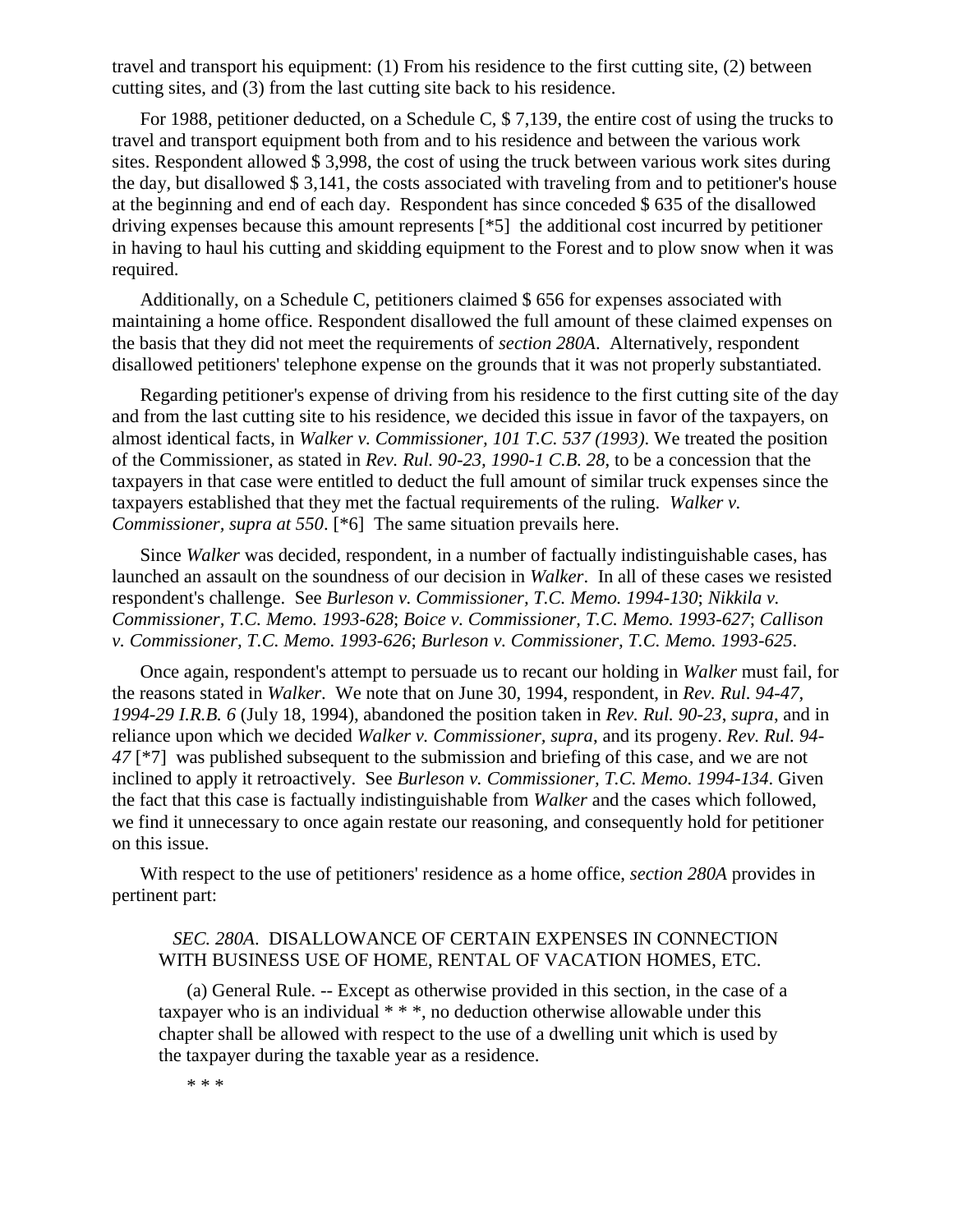(c) Exceptions For Certain Business Or Rental Use; Limitation On Deductions For Such Use.

 (1) Certain Business Use. -- Subsection (a) shall not apply to any item to the extent such item is allocable to a portion of the dwelling [\*8] unit which is exclusively used on a regular basis --

(A) [as] the principal place of business for any trade or business of the taxpayer,

(B) as a place of business which is used by patients, clients, or customers in meeting or dealing with the taxpayer in the normal course of his trade or business, or

(C) in the case of a separate structure which is not attached to the dwelling unit, in connection with the taxpayer's trade or business.

Petitioners bear the burden of proving that the requirements of *section 280A* have been satisfied. Rule 142(a). Thus, in order for petitioners to properly deduct the costs associated with petitioner's performance of various administrative and maintenance tasks at his residence, petitioner must demonstrate that one of the exceptions listed in *section 280A(c)(1)* applies to the facts of this case.

First, we note that *section*  $280A(c)(1)(B)$  is not applicable because petitioner did not meet with patients, clients, or customers at his residence. We therefore only address the possible application of either the principal place of business exception found in *section 280A(c)(1)(A)*, or the separate structure exception found in *section 280A(c)(1)(C)*.

[\*9] In *Walker v. Commissioner*, we held that whether a taxpayer's residence qualifies as the taxpayer's principal place of business for purposes of *section 280A* "depends primarily upon the relative importance of the activities performed there and the relative amount of time spent there in comparison with the taxpayer's other places of business." *Walker v. Commissioner, supra at 546* (citing *Commissioner v. Soliman*, 506 U.S. , , *113 S. Ct. 701, 706 (1993))*. As mentioned previously, *Walker* is factually indistinguishable from the present case, and in *Walker* we agreed with respondent that the taxpayer failed to establish that his residence qualified as his principal place of business. *Id.*

In the present case, petitioners cannot establish that their residence qualifies as petitioner's principal place of business. The importance of petitioner's cutting and skidding services, which are performed in the Forest, far outshadow the importance of petitioner's administrative tasks performed at his residence. Likewise, petitioner averages 50 hours per week working in the Forest, which substantially exceeds [\*10] his average 16 hours per week working at home. Therefore, we hold that any expense associated with petitioner's use of his residence to perform administrative tasks in connection with his timber trade is nondeductible under *section 280A*.

Although petitioner's detached garage and storage shed might, under certain circumstances, qualify as a separate structure under *section 280A(c)(1)(C)*, *section 280A(c)(1)* requires that separate structures must be used "exclusively" for storing and/or maintaining petitioner's timber equipment in order that the costs incurred be deductible. Exclusive use means use solely for the purpose of carrying on the taxpayer's trade or business. S. Rept. 94-938 (1976), 1976-3 C.B. (Vol. 3) 57, 186. Specifically, the Senate committee report provides "with respect to a separate structure not attached to the dwelling unit, if the taxpayer uses such structure (e.g., a detached garage) for both trade or business and personal purposes, the exclusive use test is not met." *Id.*